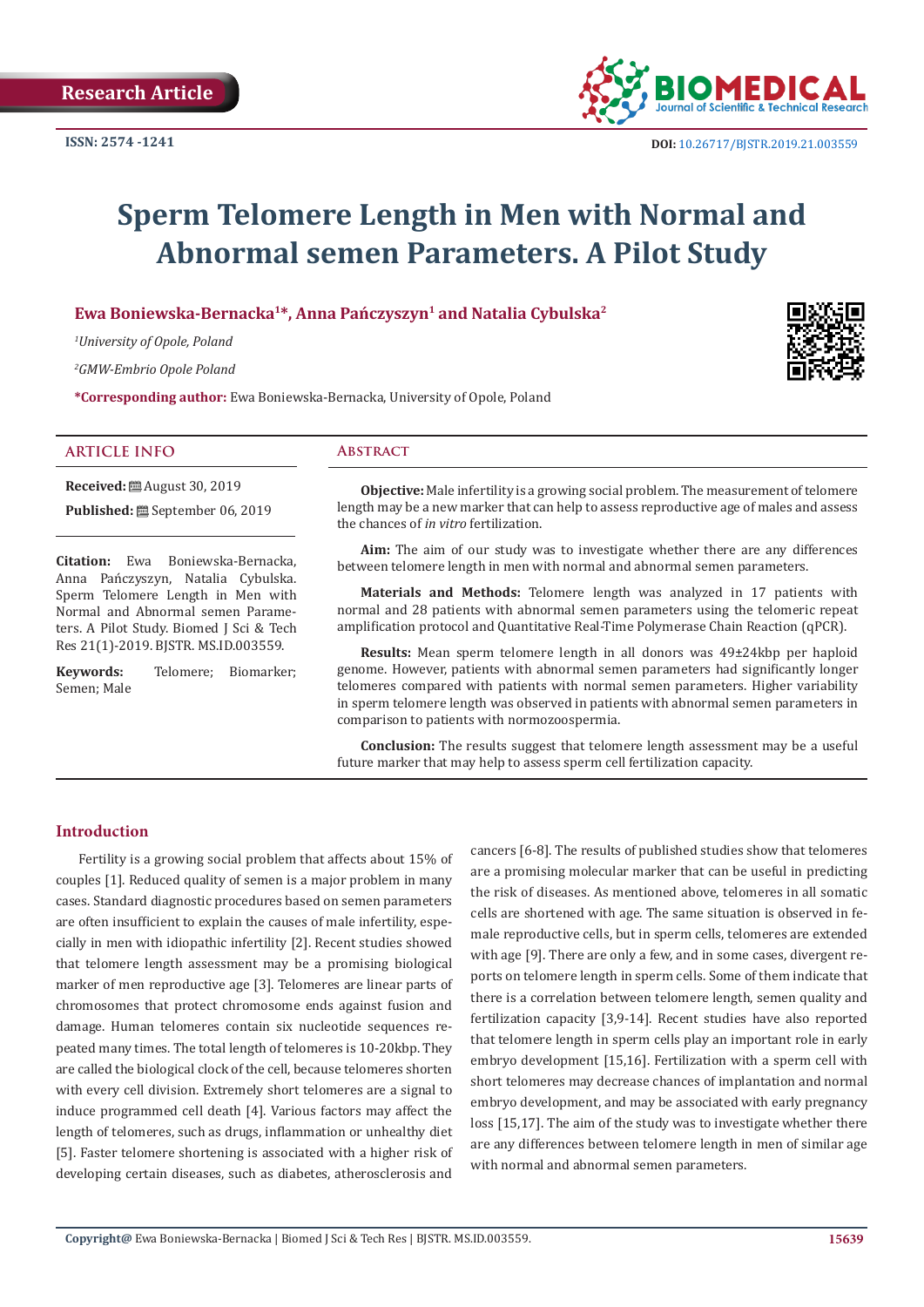# **Materials and Methods**

#### **Ethical Approval**

The research project has been approved by the local Ethics Committee. Biological material was derived from patients, who gave semen for routine examination. All patients were informed

#### **Table 1:** Basic characteristics of sperm cells donors.

about the aim of the study and each participant gave his written informed consent.

### **Subjects**

Forty-five donors were divided into two groups: with normal and abnormal semen parameters. All donors were of reproductive age (Table 1).

| <b>Group of Patients</b>       | <b>Number of Donors</b> | [%] of Donors | Age (mean $\pm$ SD) |
|--------------------------------|-------------------------|---------------|---------------------|
| All patients                   | 45                      | 100           | $31.8 \pm 4.4$      |
| Normozoospermia                | 17                      | 38            | $32 \pm 4.2$        |
| Men with lower fertility       | 28                      | 62            | $31,6 \pm 4,5$      |
| Asthenozoospermia              | 3                       |               | $33 \pm 3$          |
| Astheno Teratozoospermia       | 12                      | 27            | $29.7 \pm 4$        |
| Oligo Astheno Teratozoospermia |                         | 15            | $33 \pm 4.9$        |
| Teratozoospermia               | h                       | 13            | $33 \pm 5.1$        |

# **Sperm Cell Preparation**

Sperm cells were prepared by density gradient centrifugation. It was important to separate spermatozoa from non-germ cells and other debris. About 1.5ml of fresh liquefied semen was layered on top of 80% gradient (Pureception 80% Lower Phase solution, SAGE) and centrifuged at 600g for 15 minutes. The pellet was resuspended in 2ml of equilibrated medium for further washing after removing the gradient layer and seminal fluid, without disturbing the sperm pellet, (Flushing Medium, ORIGIO) and centrifuged at 600g for 5

### **Quantitative Polymerase Chain Reaction (QPCR)**

**Table 2:** Sequence of primers and oligomers used in qPCR.

minutes. In the last step, the supernatant was removed and the pellets were resuspended in a suitable volume of washing medium.

## **Genomic DNA Extraction**

Genomic DNA was extracted directly from sperm cells using a Macherey-Nagel kit (NucleoSpin Tissue) with minor modifications. Approximately 150µl of semen was diluted in GuEX buffer (2ml, 5M guanidine hydrochloride, 2,1ml Tris-HCl, 1,05ml 2M NaCl, 4,2ml 0,5M EDTA, 0,2ml 1M NaOH, 190ml of water) and isolated according to the manufacturer's instructions.

| Primer/<br>oligomer | Sequence                                                                       |        |
|---------------------|--------------------------------------------------------------------------------|--------|
| Primer Telg         | ACACTAAGGTTTGGGTTTGGGTTTGGGTTTGGGTTAGTGT                                       |        |
| Primer Telc         | TGTTAGGTATCCCTATCCCTATCCCTATCCCTATCCCTAACA                                     | $[18]$ |
| Primer Albu         | CGGCGGCGGCGGCGCGGGCTGGGCGGaaatgctgcacagaatccttg                                |        |
| Primer Albd         | GCCCGGCCCGCGCGCCCGTCCCGCCGgaaaagcatggtcgcctgtt                                 | $[18]$ |
| Oligomer tel        | TTAGGGTTAGGGTTAGGGTTAGGGTTAGGGTTAGGGTTAGGGTTAGGGTTAGGGTTAGGGTTAGGGTTAGGGTTAGGG | [19]   |
| Oligomer alb        | CAGAGTCACCAAATGCTGCACAGAATCCTTGGTGAACAGGCGACCATGCTTTTCAGCTCTGGAA               |        |

Telomere length was determined using monochrome multiplex quantitative PCR (MMQPCR), according to Cawthon [18] with modifications [19]. The dilution series (100pg to 0.0001pg for telomere oligomer and 1pg to 0.0001 pg for albumine oligomer) of synthetic oligomers was used as a reference sample to prepare the standard curve (Table 2). Two standard curves were prepared for each plate, one for telomeres and the other for the reference gene, i.e., albumin. All experimental and standard samples were run in triplicate. Each reaction well contained 2µl of DNA (10ng),

2x SYBR Green PCR Master Mix (Roche), two pairs of primers (telg and telc primer–500nM; albu and albd primer–900nM) and water to a final volume of 10µl. Thermal cycling profile was as follows: 15min at 95<sup>°</sup>C, 2 cycles of 15 s at 94<sup>°</sup>C, 15 s at 49<sup>°</sup>C; 35 cycles of 15 s at  $94^{\circ}$ C, 10 s at  $62^{\circ}$ C, 15 s at  $74^{\circ}$ C with signal acquisition, 10s at 84 $\degree$ C, 15 s at 88 $\degree$ C with signal acquisition. After thermal cycling and raw data collection, CFX Manager Software (Bio-Rad) was used to generate two standard curves for each plate. The efficiency of the reaction was equal for telomeres and albumine and it was not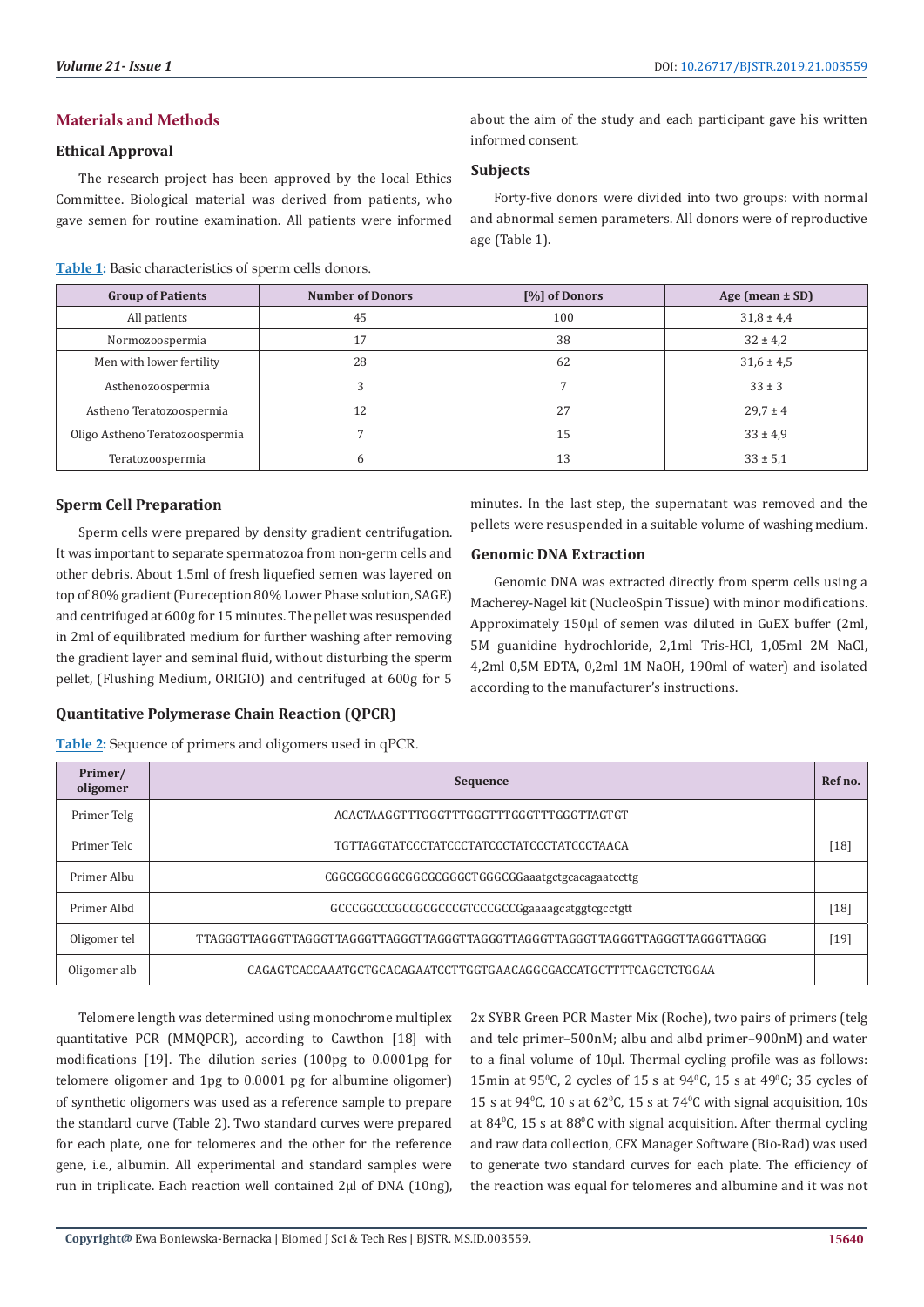lower than 95%. The variation of Ct values in the sample was <0.5 Ct (SD<0.25) in both telomere and albumine runs. Mean Ct values were used to calculate absolute telomere length in kbp per haploid genome, as described by O'Callaghan [19]. Statistical analysis. The normality of the variables was evaluated by the Shapiro-Wilk test. The association of telomere length and semen parameters, such as concentration, vitality and mobility was analyzed with Spearman rank correlation coefficient (rs). P-values lower than 0.05 were considered as significant. Statistical differences in telomere length between two groups: donors with normozoospermia and donors with lower fertility were analyzed by Student's t-test. Data are reported as mean ± SD.

#### **Results**

Q-PCR quality control showed that the slope of the standard curve for both telomere and albumine reaction was -3.323 and -3.338, and the values of the acceptable liner correlation coefficient  $(R^2)$  for

**Table 3:** Basic characteristic and semen parameters of all donors.

both reactions were 0.997 and 0.997, respectively. The efficiency of Q-PCR for telomere and albumine was 100.0% and 99.3%, respectively (Figure 1) & (Table 3) shows basic characteristics of semen parameters in all donors. Mean sperm telomere length in all donors was 49±24 kbp per haploid genome. However, patients with abnormal semen parameters had significantly longer STL when compared with patients with normal semen parameters (55±28kbp vs 38±12kbp). Higher STL variability was observed in patients with abnormal semen parameters compared to patients with normozoospermia (Figure 2). Among standard semen parameters, Sperm Telomere Length (STL) in patients with normozoospermia was positively associated with sperm concentration (P=0.006) and vitality (P=0.01) (Figure 3). There was no correlation between STL and motility in those donor group. Negative correlation between STL and vitality (P=0.032) and sperm concentration (P=0.011) was observed in donors with abnormal semen parameters (Figure 4). There was no correlation between donor age and STL.

| <b>Group of Patients</b>      | Concentration (mln/ejaculate) | Sperm Vitality (%) | <b>Progressive Motility (%)</b> |
|-------------------------------|-------------------------------|--------------------|---------------------------------|
| All donors                    | $259 \pm 260$                 | $74.7 \pm 12$      | $34 \pm 20$                     |
| Normozoospermia               | $436 \pm 267$                 | $80 \pm 6$         | $51 \pm 13$                     |
| Patients with lower fertility | $151 + 188$                   | $71 \pm 13$        | $23.5 \pm 15$                   |
| Asthenozoospermia             | $136 \pm 70$                  | $73 \pm 7$         | $20 \pm 7$                      |
| AsthenoTeratozoospermia       | $194 + 230$                   | $70.5 \pm 13.8$    | $17 \pm 10$                     |
| OligoAsthenoTeratozoosperma   | $13.9 \pm 9$                  | $65.8 \pm 17.6$    | $15,8 \pm 8,8$                  |
| Teratozoospermia              | $235 + 186$                   | $79.6 \pm 6$       | $46,6 \pm 9,2$                  |



**Figure 1:** Standard curves for telomeres (A) and for albumine (B).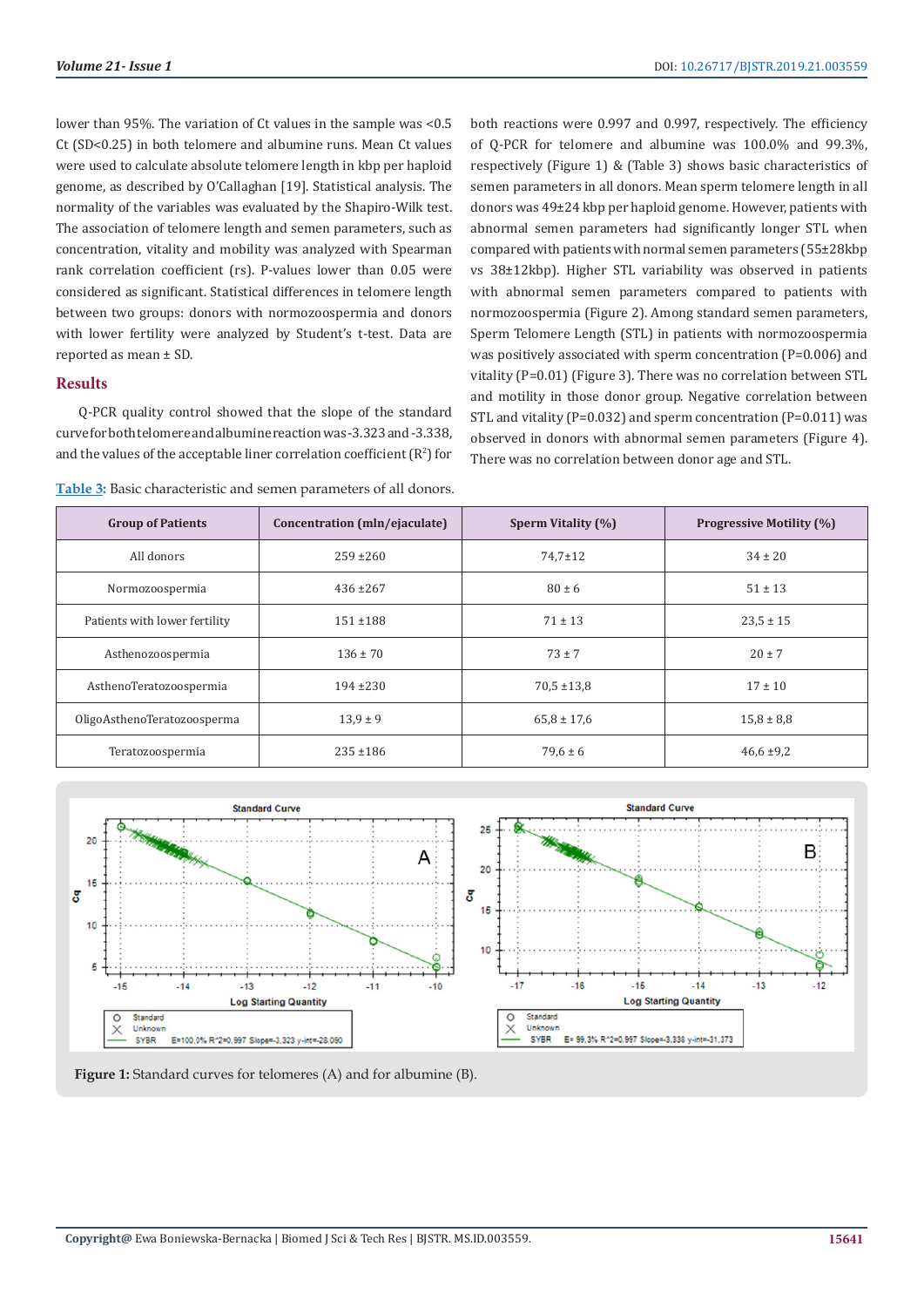

**Figure 2:** Sperm telomere length of patients with normal and abnormal semen parameters.



**Figure 3:** Associations for sperm telomere length of patients with normal semen parameters. (A) Correlation between sperm concentration and Sperm Telomere Length (STL). (B) Correlation between STL and vitality.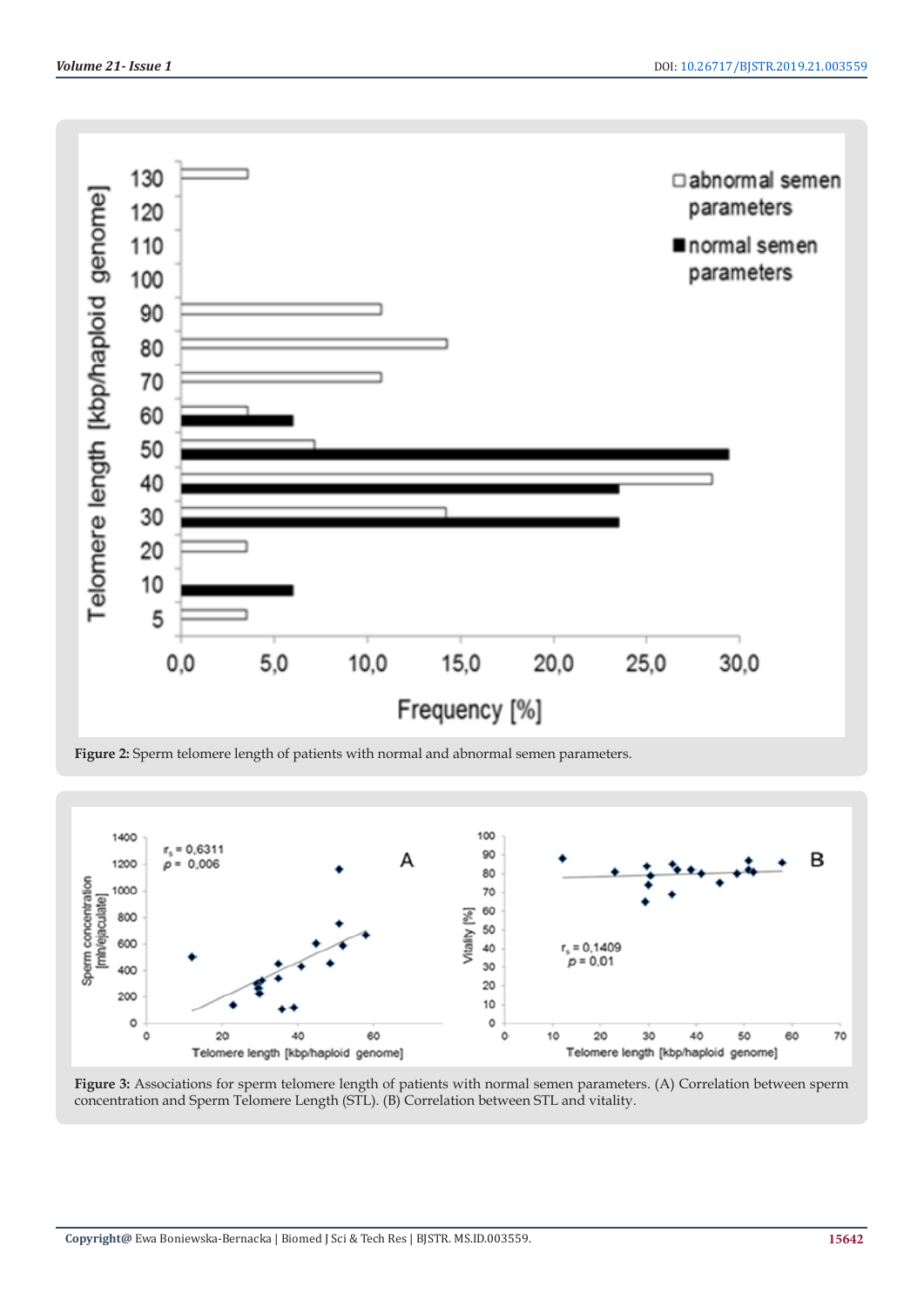

**Figure 4:** Associations for sperm telomere length of patients with abnormal semen parameters. Correlation between vitality and sperm telomere length. (B) Correlation between STL and sperm concentration.

#### **Discussion**

Telomere length and structure play an important role in maintaining genome integrity and they are also crucial for recombination, meiosis and pronucleus formation, following the entry of the sperm into the oocyte. The role of sperm telomere length in male fertility is not known [3]. As indicated by Kimura et al. [20], mean STL in sperm does not decrease. In fact, it increases with donor age. Older men have longer telomeres. Fortyfive sperm donors of similar age were examined. Seventeen of them were characterized by normozoospermia. The rest of them had reduced fertility. In addition, this group included men with different, reduced sperm parameters (Tables 1-3). In our study, patients with normozoospermia had lower telomeres than patients with abnormal semen parameters (Figure 2). Recent studies by Rocca et al. [14,11] demonstrated that STL increased with age and men with oligozoospermia had shorter sperm telomeres than normozoospermic men.

Shorter telomeres in sperm may be one of the causative factors responsible for male infertility, but further detailed studies are needed to confirm these findings [3]. The results of scientific studies on telomere length in infertile men concern patients with oligozoospermia and idiopathic infertility [21]. In our study group, there are patients with changes in sperm motility and morphology. Perhaps telomere length is different in these study groups compared with patients with oligozoospermia and idiopathic infertility. More research is needed to prove this hypothesis. Moreover, we have not taken into account other factors like lifestyle, oxidative stress and environmental pollution. Mild oxidative stress results in telomere lengthening, but severe oxidative stress causes shorter telomeres [22]. Although telomere maintenance is a complex trait, studies have shown that mild oxidative stress is beneficial in maintaining telomere length, and thus a delicate balance needs to be established to maximize the beneficial effects of free radicals and prevent harmful effects of supra-physiological levels [22-24]. Oxidative stress induces an inverse relationship between telomere length and

abnormal nuclear morphologies [25]. The another studies indicate that male residents in areas with high environment exposure had a significant increase in STL. This finding supports the view that the human semen is a sentinel biomarker of environmental exposure [26]. Acute and chronic exposure to high levels of ambient pollutants may impair male fertility by affecting sperm quality, but the real effect size remains controversial [14,27] reported that STL was associated with standard semen quality parameters and, more importantly, it was significantly associated with the level of DNA fragmentation and sperm protamination. Among standard semen parameters, STL was positively associated with progressive motility and vitality.

In our study, STL in patients with normozoospermia was positively associated with sperm concentration and vitality. There was no correlation between STL and motility in these donor groups. Negative correlation between STL and vitality and sperm concentration was observed in donors with abnormal semen parameters. Unlike the latter study, we found no correlation between STL and age, as in other [11-30]. However, for the present study, we selected men with normozoospermia as control and men with astenozoospermia, teratozoospermia, astenoteratozoospermia and oligoastenoteratozoospermia in the same age range. This is probably the reason why the aforementioned associations were not observed and STL in patients with normozoospermia was lower than in patients with abnormal semen parameters. In fact, the demonstration that STL is an additional sperm parameter may open new perspectives in the evaluation of infertile males [31,32]. Additional research on men of proven fertility and infertility will clarify the significance of this biomarker also as a quality parameter for semen.

## **Conclusion**

Patients with abnormal semen parameters had significantly longer STL in comparison to patients with normal semen parameters. If tests in other patients confirm these results, telomere length can be considered as a promising molecular marker of male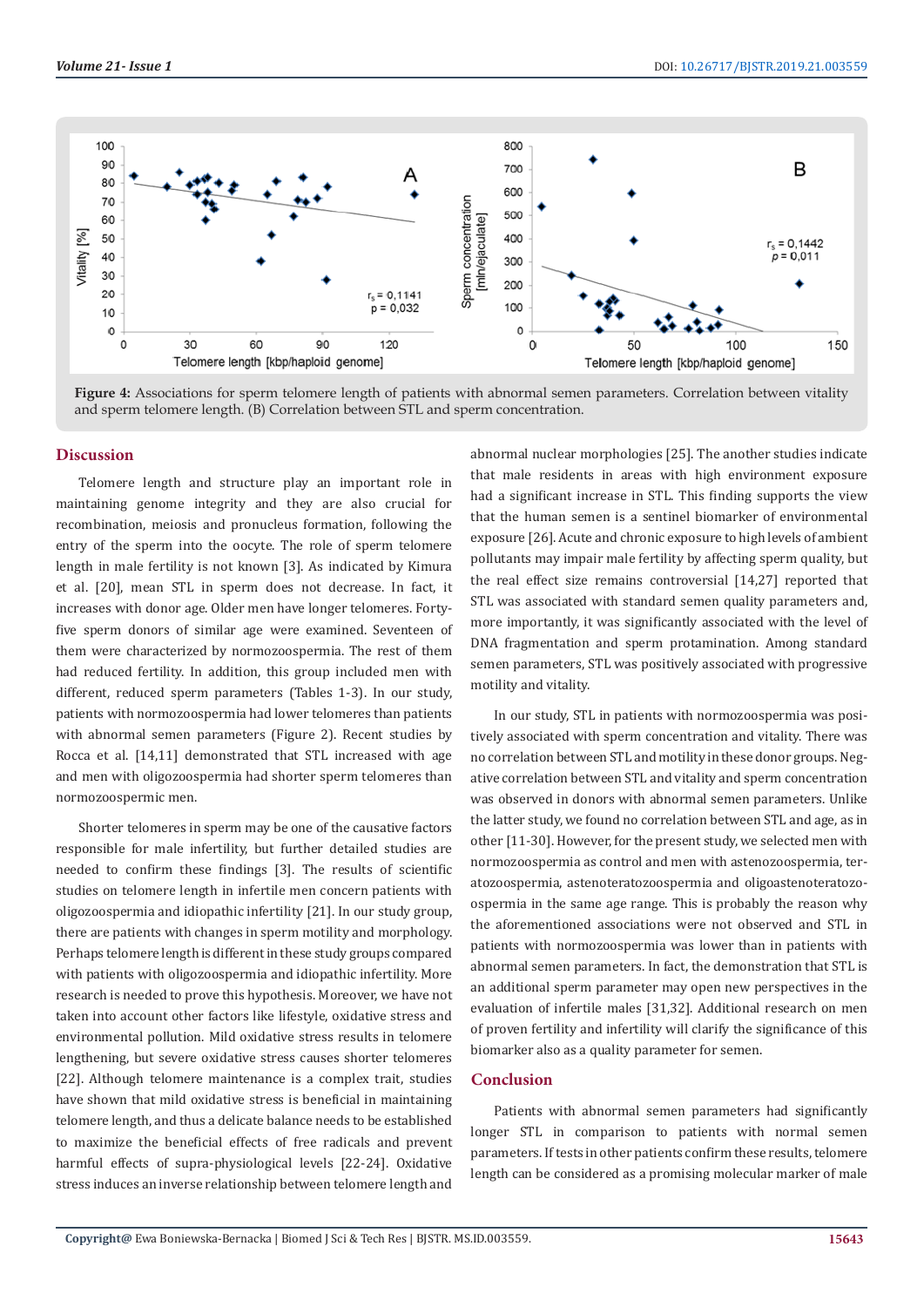fertility in sperm donors with abnormal sperm morphology and motility.

#### **Acknowledgement**

The study was supported by internal grant from Department of Biotechnology University of Opole. The authors thank Natasha Ng, a scholarship holder of the Fulbright Foundation for linguistic correction of the text.

#### **Conflicts of Interest**

The authors declare that they have no conflicts of interests

#### **References**

- 1. [Jungwirth A, Diemer T, Dohle GR, Kopa Z, Krausz H, et al. \(2015\)](https://uroweb.org/wp-content/uploads/EAU-Guidelines-Male-Infertility-2016-2.pdf)  [Guidelines on Male Infertility. European Association of Urology.](https://uroweb.org/wp-content/uploads/EAU-Guidelines-Male-Infertility-2016-2.pdf)
- 2. [\(2015\) Practice committee of the american society for reproductive](https://www.ncbi.nlm.nih.gov/pubmed/25597249)  [medicine diagnostic evaluation of the infertile male: A committee](https://www.ncbi.nlm.nih.gov/pubmed/25597249)  [opinion. Fertil Steril 103:18-25.](https://www.ncbi.nlm.nih.gov/pubmed/25597249)
- 3. [Thilagavathi J, Kumar M, Mishra SS, Venkatesh S, Kumar R, et al. \(2013\)](https://link.springer.com/article/10.1007/s00404-012-2632-8)  [Analysis of sperm telomere length in men with idiopathic infertility.](https://link.springer.com/article/10.1007/s00404-012-2632-8)  [Arch Gynecol Obstet 287: 803-807.](https://link.springer.com/article/10.1007/s00404-012-2632-8)
- 4. Sosi[ńska P, Pietrasik MJ, Książek K \(2016\) Molecular bases of cellular](https://phmd.pl/api/files/view/116854.pdf)  [senescence: Hayflick phenomenon 50 years later. Postepy Hig Med Dosw](https://phmd.pl/api/files/view/116854.pdf)  [70: 231-242.](https://phmd.pl/api/files/view/116854.pdf)
- 5. [Shammas MA \(2011\) Telomeres, lifestyle, cancer and aging. Curr Opin](https://www.ncbi.nlm.nih.gov/pubmed/21102320)  [Clin Nutr Metab Care 14: 28-34.](https://www.ncbi.nlm.nih.gov/pubmed/21102320)
- 6. [Chen S, Lin J, Matsuguchi T, Blackburn E, Yeh F, et al. \(2014\) Short](https://europepmc.org/abstract/med/24902894)  [leukocyte telomere length predicts incidence and progression of carotid](https://europepmc.org/abstract/med/24902894)  [atherosclerosis in american indians: The strong heart family study.](https://europepmc.org/abstract/med/24902894)  [Aging \(Albany NY\) 6: 414-427.](https://europepmc.org/abstract/med/24902894)
- 7. [Willeit P, Raschenberger J, Heydon EE, Tsimikas S, Haun M, et al. \(2014\)](https://journals.plos.org/plosone/article?id=10.1371/journal.pone.0112483)  [Leucocyte telomere length and risk of type 2 diabetes mellitus: New](https://journals.plos.org/plosone/article?id=10.1371/journal.pone.0112483)  [prospective cohort study and literature-based meta-analysis. PLoS One](https://journals.plos.org/plosone/article?id=10.1371/journal.pone.0112483)  [9: 112483.](https://journals.plos.org/plosone/article?id=10.1371/journal.pone.0112483)
- 8. [Hou L, Blaser MJ, Perez-Perez G, Hoxha M, Dioni L, et al. \(2009\) Telomere](https://www.ncbi.nlm.nih.gov/pubmed/19861514)  [length in peripheral leukocyte DNA and gastric cancer risk. Cancer](https://www.ncbi.nlm.nih.gov/pubmed/19861514)  [Epidemiol Biomarkers Prev 18\(11\): 3103-3109.](https://www.ncbi.nlm.nih.gov/pubmed/19861514)
- 9. [Turner S, Hartshorne GM \(2013\) Telomere lengths in human pronuclei,](https://academic.oup.com/molehr/article/19/8/510/1075148)  [oocytes and spermatozoa. Mol Hum Reprod 19\(8\): 510-518.](https://academic.oup.com/molehr/article/19/8/510/1075148)
- 10. [Antunes DM, Kalmbach KH, Wang F, Dracxler RC, Seth-Smith ML, et al.](https://www.ncbi.nlm.nih.gov/pubmed/26411311)  [\(2015\) A single-cell assay for telomere DNA content shows increasing](https://www.ncbi.nlm.nih.gov/pubmed/26411311)  [telomere length heterogeneity, as well as increasing mean telomere](https://www.ncbi.nlm.nih.gov/pubmed/26411311)  [length in human spermatozoa with advancing age. J Assist Reprod Genet](https://www.ncbi.nlm.nih.gov/pubmed/26411311)  [2: 1685-1690.](https://www.ncbi.nlm.nih.gov/pubmed/26411311)
- 11. [Ferlin A, Rampazzo E, Rocca MS, Keppel S, Frigo AC, et al. \(2013\) In young](https://academic.oup.com/humrep/article/28/12/3370/691912)  [men sperm telomere length is related to sperm number and parental](https://academic.oup.com/humrep/article/28/12/3370/691912)  [age. Hum Reprod 28: 3370-3376.](https://academic.oup.com/humrep/article/28/12/3370/691912)
- 12. [Shuyuan L, Changjun Z, Haiying P, Xiaoqin H, Hao S, et al. \(2015\)](https://www.researchgate.net/publication/284185594_Association_study_of_telomere_length_with_idiopathic_male_infertility)  [Association study of telomere length with idiopathic male infertility. Yi](https://www.researchgate.net/publication/284185594_Association_study_of_telomere_length_with_idiopathic_male_infertility)  [Chuan 37: 1137-1142.](https://www.researchgate.net/publication/284185594_Association_study_of_telomere_length_with_idiopathic_male_infertility)
- 13. [Mishra SS, Kumar S, Singh G, Mohanty K, vaid S, et al. \(2015\) Oxidative](https://austinpublishinggroup.com/reproductive-medicine/fulltext/ajrm-v2-id1017.php)  [DNA damage in male germ cells in normozoospermic infertile men: A](https://austinpublishinggroup.com/reproductive-medicine/fulltext/ajrm-v2-id1017.php)  [case for concern. Austin J Reprod Med Infertil 2:1017.](https://austinpublishinggroup.com/reproductive-medicine/fulltext/ajrm-v2-id1017.php)
- 14. [Rocca MS, Speltra E, Menegazzo M, Garolla A, Foresta C, et al.](https://academic.oup.com/humrep/article/31/6/1158/1749734) [\(2016\) Sperm telomere length as a parameter of sperm quality in](https://academic.oup.com/humrep/article/31/6/1158/1749734) [normozoospermic men. Hum Reprod 1: 1158-1163.](https://academic.oup.com/humrep/article/31/6/1158/1749734)
- 15. [De Frutos C, López-Cardona AP, Fonseca Balvís N, Laguna-Barraza R,](https://rep.bioscientifica.com/view/journals/rep/151/1/1.xml) [Rizos D, et al. \(2016\) Spermatozoa telomeres determine telomere length](https://rep.bioscientifica.com/view/journals/rep/151/1/1.xml) [in early embryos and offspring. Reprod 151\(1\): 1-7.](https://rep.bioscientifica.com/view/journals/rep/151/1/1.xml)
- 16. [Yang Q, Zhao F, Dai S, Zhang N, Zhao W, et al. \(2015\) Sperm telomere](https://www.ncbi.nlm.nih.gov/pubmed/26082483) [length is positively associated with the quality of early embryonic](https://www.ncbi.nlm.nih.gov/pubmed/26082483) [development. Hum Reprod 30\(8\): 1876-1881.](https://www.ncbi.nlm.nih.gov/pubmed/26082483)
- 17. [Thilagavathi J, Mishra SS, Kumar M, Vemprala K, Deka D, et al. \(2013\)](https://link.springer.com/article/10.1007/s10815-013-9993-1) [Analysis of telomere length in couples experiencing idiopathic recurrent](https://link.springer.com/article/10.1007/s10815-013-9993-1) [pregnancy loss. J Assist Reprod Genet 30: 793-798.](https://link.springer.com/article/10.1007/s10815-013-9993-1)
- 18. [Cawthon R \(2009\) Telomere measurement by the novel monochrome](https://academic.oup.com/nar/article/37/3/e21/1074965) [multiplex quantative PCR method. Nucleic Acids Res 37: 21-28.](https://academic.oup.com/nar/article/37/3/e21/1074965)
- 19. [O'Callaghan N, Fenech M \(2011\) A quantitative PCR method for](https://biologicalproceduresonline.biomedcentral.com/articles/10.1186/1480-9222-13-3) [measuring absolute telomere length. Biol Proced Online 13: 3.](https://biologicalproceduresonline.biomedcentral.com/articles/10.1186/1480-9222-13-3)
- 20. [Kimura M, Cheras LF, Kato B, Demissie S, Hjelmborg JB, et al. \(2008\)](https://journals.plos.org/plosgenetics/article?id=10.1371/journal.pgen.0040037) [Offspring's leukocyte telomere length, parental ages, and telomere](https://journals.plos.org/plosgenetics/article?id=10.1371/journal.pgen.0040037) [elongation in sperm. PloS Genet 4: 37.](https://journals.plos.org/plosgenetics/article?id=10.1371/journal.pgen.0040037)
- 21. [Cariati F, Jaroudi S, Alfarawati S, Raberi A, Alviggi C, et al. \(2016\)](https://www.ncbi.nlm.nih.gov/pubmed/27396673) [Investigation of sperm telomere length as a potential marker of paternal](https://www.ncbi.nlm.nih.gov/pubmed/27396673) [genome integrity and semen quality. Reprod Biomed Online 33\(3\): 404-](https://www.ncbi.nlm.nih.gov/pubmed/27396673) [411.](https://www.ncbi.nlm.nih.gov/pubmed/27396673)
- 22. [Mishra SS, Kumar R, Malhotra N, Singh N, Dada R, et al. \(2016\) Mild](https://www.wjgnet.com/2222-0682/full/v6/i2/163.htm) [oxidative stress is beneficial for sperm telomere length maintenance.](https://www.wjgnet.com/2222-0682/full/v6/i2/163.htm) [World J Method 6\(2\): 163-170.](https://www.wjgnet.com/2222-0682/full/v6/i2/163.htm)
- 23. [Kawanishi S, Oikawa S \(2004\) Mechanism of telomere shortening by](https://nyaspubs.onlinelibrary.wiley.com/doi/10.1196/annals.1297.047) [oxidative stress. Ann NY Acad Sci 1019: 278-284.](https://nyaspubs.onlinelibrary.wiley.com/doi/10.1196/annals.1297.047)
- 24. [Wang W, Chen H, Li R, Ouyang N, Chen J, et al. \(2004\) Telomerase activity](https://www.ncbi.nlm.nih.gov/pubmed/24472817) [is more significant for predicting the outcome of IVF treatment than](https://www.ncbi.nlm.nih.gov/pubmed/24472817) [telomere length in granulosa cells. Reprod 147: 649-657.](https://www.ncbi.nlm.nih.gov/pubmed/24472817)
- 25. [Coluzzi E, Colamartino M, Cozzi R, Leone S, Meneghini C, et al. \(2014\)](https://journals.plos.org/plosone/article?id=10.1371/journal.pone.0110963) [Oxidative stress induces persistent telomeric DNA damage responsible](https://journals.plos.org/plosone/article?id=10.1371/journal.pone.0110963) [for nuclear morphology change in mammalian cells. PLoS One 9: 110963.](https://journals.plos.org/plosone/article?id=10.1371/journal.pone.0110963)
- 26. [Vecoli C, Montano L, Borghini A, Notari T, Guglielmino A, et al. \(2017\)](https://www.mdpi.com/1422-0067/18/8/1703) [Effects of highly polluted environment on sperm telomere length: A pilot](https://www.mdpi.com/1422-0067/18/8/1703) [study. Int J Mol Sci 18\(8\): pp. E1703.](https://www.mdpi.com/1422-0067/18/8/1703)
- 27. [Deng Z, Chen F, Zhang M, Lan L, Qiao Z, et al. \(2016\) Association between](https://www.ncbi.nlm.nih.gov/pubmed/26552539) [air pollution and sperm quality: A systematic review and meta-analysis.](https://www.ncbi.nlm.nih.gov/pubmed/26552539) [Environ Pollut 208\(Pt B\): 663-669.](https://www.ncbi.nlm.nih.gov/pubmed/26552539)
- 28. [Allsopp RC, Vaziri H, Patterson C, GoldStein S, Younglai EV, et al. \(1992\)](https://www.ncbi.nlm.nih.gov/pubmed/1438199) [Telomere length predicts replicative capacity of human fibroblasts. Proc](https://www.ncbi.nlm.nih.gov/pubmed/1438199) [Natl Acad Sci USA 89\(21\): 10114-10118.](https://www.ncbi.nlm.nih.gov/pubmed/1438199)
- 29. [Aston KI, Hunt SC, Susser E, Kimura S, Factor-Litvak P, et al. \(2012\)](https://academic.oup.com/molehr/article/18/11/517/1020026) [Divergence of sperm and leukocyte age-dependent telomere dynamics:](https://academic.oup.com/molehr/article/18/11/517/1020026) [Implications for male-driven evolution of telomere length in humans.](https://academic.oup.com/molehr/article/18/11/517/1020026) [Mol Hum Reprod 18\(11\): 517-522.](https://academic.oup.com/molehr/article/18/11/517/1020026)
- 30. [Baird DM, Britt-Compton B, Rowson J, Amso NN, Gregory L, et al. \(2006\)](https://academic.oup.com/hmg/article/15/1/45/613100) [Telomere instability in the male germline. Hum Mol Genet 15: 45-51.](https://academic.oup.com/hmg/article/15/1/45/613100)
- 31. Boniewska-Bernacka E, Pa[ńczyszyn A, Cybulska N \(2018\) Telomeres as](https://www.tandfonline.com/doi/full/10.1080/14647273.2018.1456682) [a molecular marker of male infertility. Human Fertility 22\(2\): 78-87.](https://www.tandfonline.com/doi/full/10.1080/14647273.2018.1456682)
- 32. [Rocca MS, Foresta C, Ferlin A \(2018\) Telomere length: Lights and](https://academic.oup.com/biolreprod/article-abstract/100/2/305/5113454) [shadows on their role in human reproduction. Biol Reprod.](https://academic.oup.com/biolreprod/article-abstract/100/2/305/5113454)